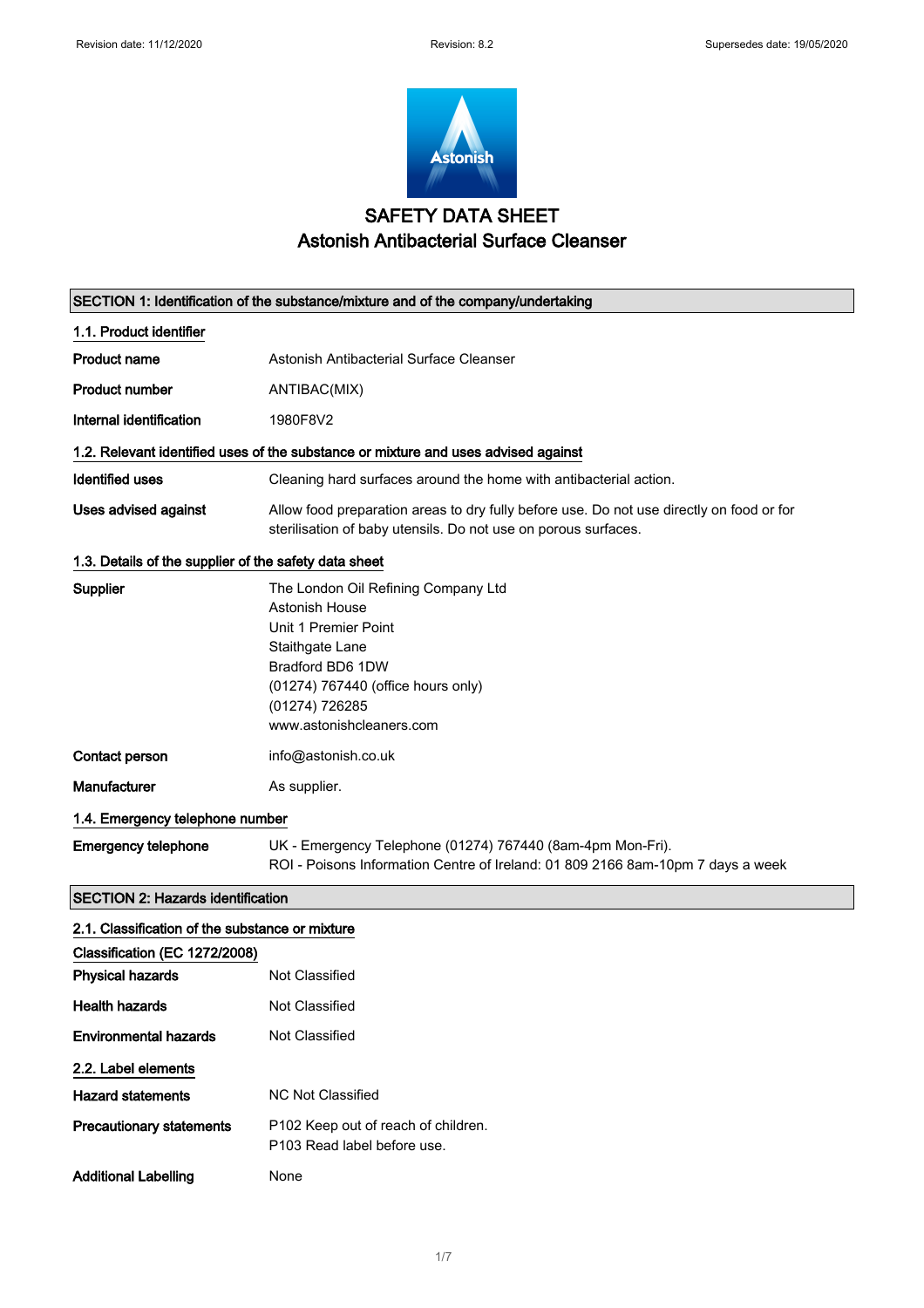| <b>Biocide Labelling</b> | Contains active substance: Quaternary ammonium compounds, benzyl (C12 - C16) alkyl<br>dimethyl, chlorides                     |
|--------------------------|-------------------------------------------------------------------------------------------------------------------------------|
| Detergent labelling      | $\leq$ 5% cationic surfactants, $\leq$ 5% disinfectants, $\leq$ 5% EDTA and salts thereof, $\leq$ 5% non-ionic<br>surfactants |

### 2.3. Other hazards

None

| SECTION 3: Composition/information on ingredients       |                          |                                |          |
|---------------------------------------------------------|--------------------------|--------------------------------|----------|
| 3.2. Mixtures                                           |                          |                                |          |
| <b>Butyl Diglycol</b>                                   |                          |                                | $1 - 5%$ |
| CAS number: 112-34-5                                    | EC number: 203-961-6     |                                |          |
|                                                         |                          |                                |          |
| Classification                                          |                          |                                |          |
| Eye Irrit. 2 - H319                                     |                          |                                |          |
| tetrasodium ethylene diamine tetraacetate               |                          |                                | 1%       |
| CAS number: 64-02-8                                     | EC number: 200-573-9     |                                |          |
| Classification                                          |                          |                                |          |
| Acute Tox. 4 - H302                                     |                          |                                |          |
| Acute Tox. 4 - H332                                     |                          |                                |          |
| Eye Dam. 1 - H318                                       |                          |                                |          |
| STOT RE 2 - H373                                        |                          |                                |          |
|                                                         |                          |                                |          |
| Quaternary ammonium compounds, benzyl (C12 - C16) alkyl |                          |                                | 1%       |
| dimethyl, chlorides                                     |                          |                                |          |
| CAS number: 68424-85-1                                  | EC number: 270-325-2     |                                |          |
| M factor (Acute) = $10$                                 | M factor (Chronic) = $1$ |                                |          |
| Classification                                          |                          |                                |          |
| Acute Tox. 4 - H302                                     |                          |                                |          |
| Skin Corr. 1B - H314                                    |                          |                                |          |
| Eye Dam. 1 - H318                                       |                          |                                |          |
| Aquatic Acute 1 - H400                                  |                          |                                |          |
|                                                         |                          |                                |          |
| Aquatic Chronic 1 - H410                                |                          |                                |          |
| Sodium Hydroxide                                        |                          |                                | 1%       |
| CAS number: 1310-73-2                                   | EC number: 215-185-5     | REACH registration number: 01- |          |
|                                                         |                          | 2119457892-27-XXXX             |          |
| Classification                                          |                          |                                |          |
|                                                         |                          |                                |          |
| Met. Corr. 1 - H290                                     |                          |                                |          |
| Skin Corr. 1A - H314                                    |                          |                                |          |

The Full Text for all R-Phrases and Hazard Statements are Displayed in Section 16.

### SECTION 4: First aid measures

### 4.1. Description of first aid measures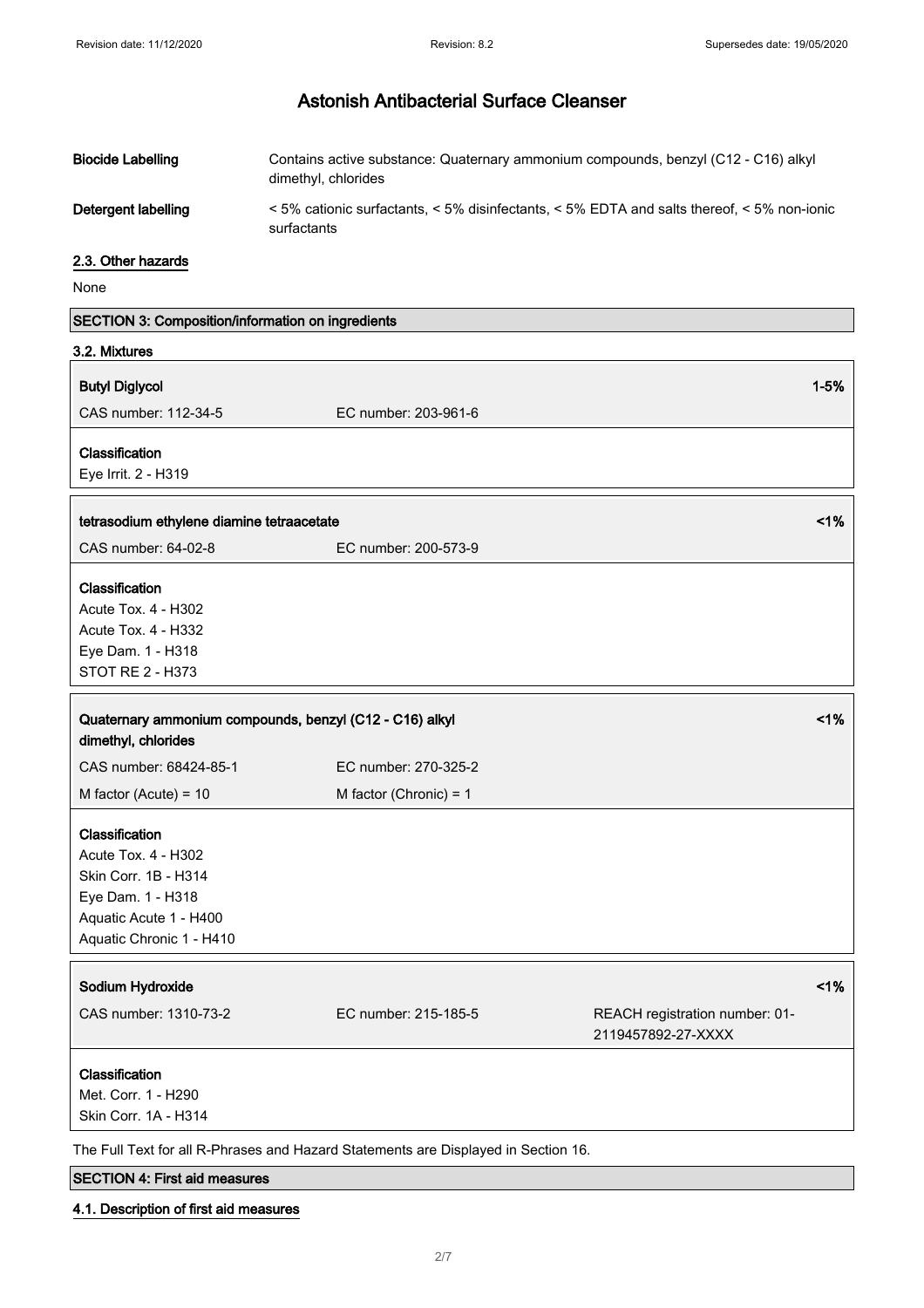| Inhalation                                                 | Remove exposure and give water to drink if mouth irritation experienced. Seek medical advice<br>if recovery not rapid.                        |  |
|------------------------------------------------------------|-----------------------------------------------------------------------------------------------------------------------------------------------|--|
| Ingestion                                                  | Drink water. If symptoms persist seek medical advice.                                                                                         |  |
| <b>Skin contact</b>                                        | Rinse affected area with water.                                                                                                               |  |
| Eye contact                                                | Rinse thoroughly with water for several minutes. If symptoms persist seek medical advice.                                                     |  |
|                                                            | 4.2. Most important symptoms and effects, both acute and delayed                                                                              |  |
| Inhalation                                                 | Possible mild irritation of breathing passage and possible mouth irritation.                                                                  |  |
| Ingestion                                                  | Possible mild stomach upset and mild soreness of mouth.                                                                                       |  |
| Skin contact                                               | Possible mild transient irritation of skin.                                                                                                   |  |
| Eye contact                                                | Possible mild irritation, redness and soreness.                                                                                               |  |
|                                                            | 4.3. Indication of any immediate medical attention and special treatment needed                                                               |  |
| Notes for the doctor                                       | No data avaliable                                                                                                                             |  |
| <b>Specific treatments</b>                                 | No data available.                                                                                                                            |  |
| <b>SECTION 5: Firefighting measures</b>                    |                                                                                                                                               |  |
| 5.1. Extinguishing media                                   |                                                                                                                                               |  |
| Suitable extinguishing media                               | Use extinguisher suitable to cause of fire.                                                                                                   |  |
| 5.2. Special hazards arising from the substance or mixture |                                                                                                                                               |  |
| Specific hazards                                           | Product does not support combustion, minimal fire hazard. Minimal quantities of oxides of<br>carbon may be produced.                          |  |
| 5.3. Advice for firefighters                               |                                                                                                                                               |  |
| Protective actions during<br>firefighting                  | Use protection suitable to cause of fire.                                                                                                     |  |
| <b>SECTION 6: Accidental release measures</b>              |                                                                                                                                               |  |
|                                                            | 6.1. Personal precautions, protective equipment and emergency procedures                                                                      |  |
| <b>Personal precautions</b>                                | Avoid contact with skin and eyes.                                                                                                             |  |
| 6.2. Environmental precautions                             |                                                                                                                                               |  |
| <b>Environmental precautions</b>                           | Product is intended to be rinsed away to sewer after use. For bigger spillages non-household<br>spillages prevent entry into sewer or drains. |  |
|                                                            | 6.3. Methods and material for containment and cleaning up                                                                                     |  |
| Methods for cleaning up                                    |                                                                                                                                               |  |
| 6.4. Reference to other sections                           |                                                                                                                                               |  |
|                                                            | Absorb household spillages with e.g kitchen roll and dispose of in bin. Wipe affected area<br>clean with a damp cloth.                        |  |
| Reference to other sections                                | For personal protection, see Section 8. For waste disposal, see Section 13.                                                                   |  |
| <b>SECTION 7: Handling and storage</b>                     |                                                                                                                                               |  |
| 7.1. Precautions for safe handling                         |                                                                                                                                               |  |
| <b>Usage precautions</b>                                   | Use as instructed on label. Avoid breathing spray. Point spray away from face.                                                                |  |
|                                                            | 7.2. Conditions for safe storage, including any incompatibilities                                                                             |  |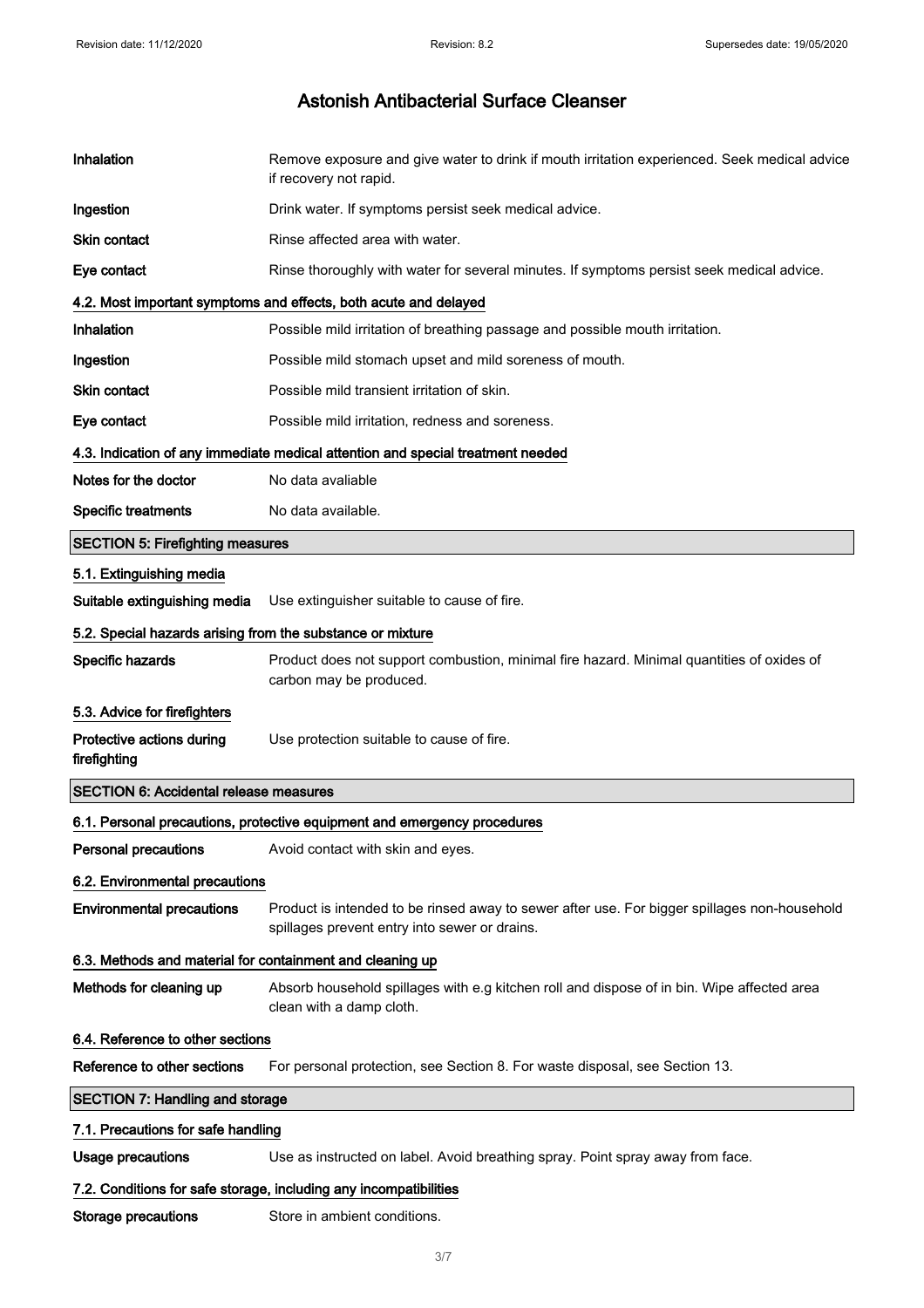#### 7.3. Specific end use(s)

Specific end use(s) Cleaning hard surfaces around the home providing antibacterial action.

#### SECTION 8: Exposure controls/Personal protection

#### 8.1. Control parameters

#### Occupational exposure limits

### Butyl Diglycol

Long-term exposure limit (8-hour TWA): 10 ppm 67.5 mg/m<sup>3</sup> Short-term exposure limit (15-minute): 15 ppm 101.2 mg/m<sup>3</sup>

#### Sodium Hydroxide

Short-term exposure limit (15-minute): WEL 2 mg/m<sup>3</sup> WEL = Workplace Exposure Limit.

#### 8.2. Exposure controls

| Eye/face protection                       | Avoid contact with eyes.                                                                   |
|-------------------------------------------|--------------------------------------------------------------------------------------------|
| Hand protection                           | For users with sensitive skin, it is recommended that suitable protective gloves are worn. |
| <b>Environmental exposure</b><br>controls | This product does not pose a hazard in normal use.                                         |

#### SECTION 9: Physical and chemical properties

| 9.1. Information on basic physical and chemical properties |                                       |
|------------------------------------------------------------|---------------------------------------|
| Appearance                                                 | Clear colourless liquid               |
| Colour                                                     | Colourless.                           |
| Odour                                                      | Mild Alcoholic                        |
| <b>Odour threshold</b>                                     | Not known.                            |
| pH                                                         | pH (concentrated solution): 6.0 - 8.5 |
| <b>Melting point</b>                                       | Not known.                            |
| Initial boiling point and range                            | Not measured (>100°C)                 |
| Flash point                                                | Not determined.                       |
| <b>Evaporation rate</b>                                    | Not known.                            |
| <b>Evaporation factor</b>                                  | Not known.                            |
| Flammability (solid, gas)                                  | Does not ignite.                      |
| Upper/lower flammability or<br>explosive limits            | Does not ignite.                      |
| Other flammability                                         | Not relevant.                         |
| Vapour pressure                                            | Not determined.                       |
| Vapour density                                             | $> 1$ (Air=1)                         |
| <b>Relative density</b>                                    | 1.000 - 1.010 @ 20°C                  |
| <b>Bulk density</b>                                        | Not known.                            |
| Solubility(ies)                                            | Soluble in water                      |
| <b>Partition coefficient</b>                               | Not known.                            |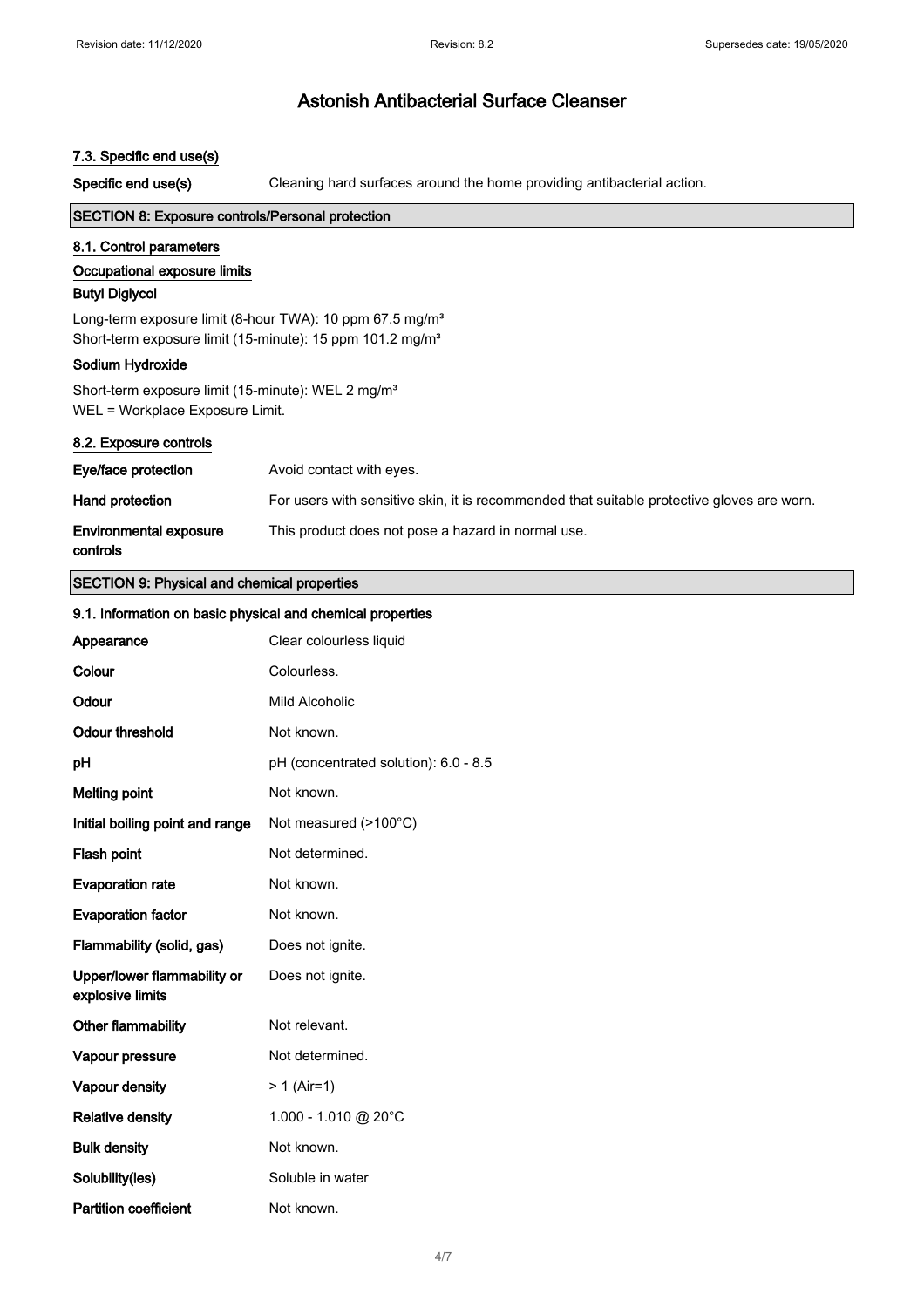| Auto-ignition temperature                    | Not known.                                                                                                                                                 |
|----------------------------------------------|------------------------------------------------------------------------------------------------------------------------------------------------------------|
| <b>Decomposition Temperature</b>             | Not available.                                                                                                                                             |
| <b>Viscosity</b>                             | Not determined.                                                                                                                                            |
| <b>Explosive properties</b>                  | None                                                                                                                                                       |
| Explosive under the influence<br>of a flame  | Not considered to be explosive.                                                                                                                            |
| <b>Oxidising properties</b>                  | Not applicable.                                                                                                                                            |
| 9.2. Other information                       |                                                                                                                                                            |
| Other information                            | None.                                                                                                                                                      |
| <b>SECTION 10: Stability and reactivity</b>  |                                                                                                                                                            |
| 10.1. Reactivity                             |                                                                                                                                                            |
| Reactivity                                   | No reactivity hazards expected.                                                                                                                            |
| 10.2. Chemical stability                     |                                                                                                                                                            |
| <b>Stability</b>                             | Stable under normal conditions.                                                                                                                            |
| 10.3. Possibility of hazardous reactions     |                                                                                                                                                            |
| Possibility of hazardous<br>reactions        | None under normal conditions.                                                                                                                              |
| 10.4. Conditions to avoid                    |                                                                                                                                                            |
| <b>Conditions to avoid</b>                   | None known.                                                                                                                                                |
| 10.5. Incompatible materials                 |                                                                                                                                                            |
| Materials to avoid                           | None known.                                                                                                                                                |
| 10.6. Hazardous decomposition products       |                                                                                                                                                            |
| Hazardous decomposition<br>products          | Carbon oxides.                                                                                                                                             |
| <b>SECTION 11: Toxicological information</b> |                                                                                                                                                            |
| 11.1. Information on toxicological effects   |                                                                                                                                                            |
| <b>Toxicological effects</b>                 | This mixture has not been tested. Based on the avaliable data of the ingredients the<br>classification criteria are not met.                               |
| <b>SECTION 12: Ecological information</b>    |                                                                                                                                                            |
| 12.1. Toxicity                               |                                                                                                                                                            |
| <b>Toxicity</b>                              | The mixture has not been tested. Based on the available data of the ingredients the<br>classification criteria are not met.                                |
| 12.2. Persistence and degradability          |                                                                                                                                                            |
| Persistence and degradability                | Does not contain any components considered to be persistent. Contains detergents that<br>satisfy the biodegradation requirements of directive 648/2004/EC. |
| 12.3. Bioaccumulative potential              |                                                                                                                                                            |
| <b>Bioaccumulative potential</b>             | Bioaccumulation is not expected.                                                                                                                           |
| <b>Partition coefficient</b>                 | Not known.                                                                                                                                                 |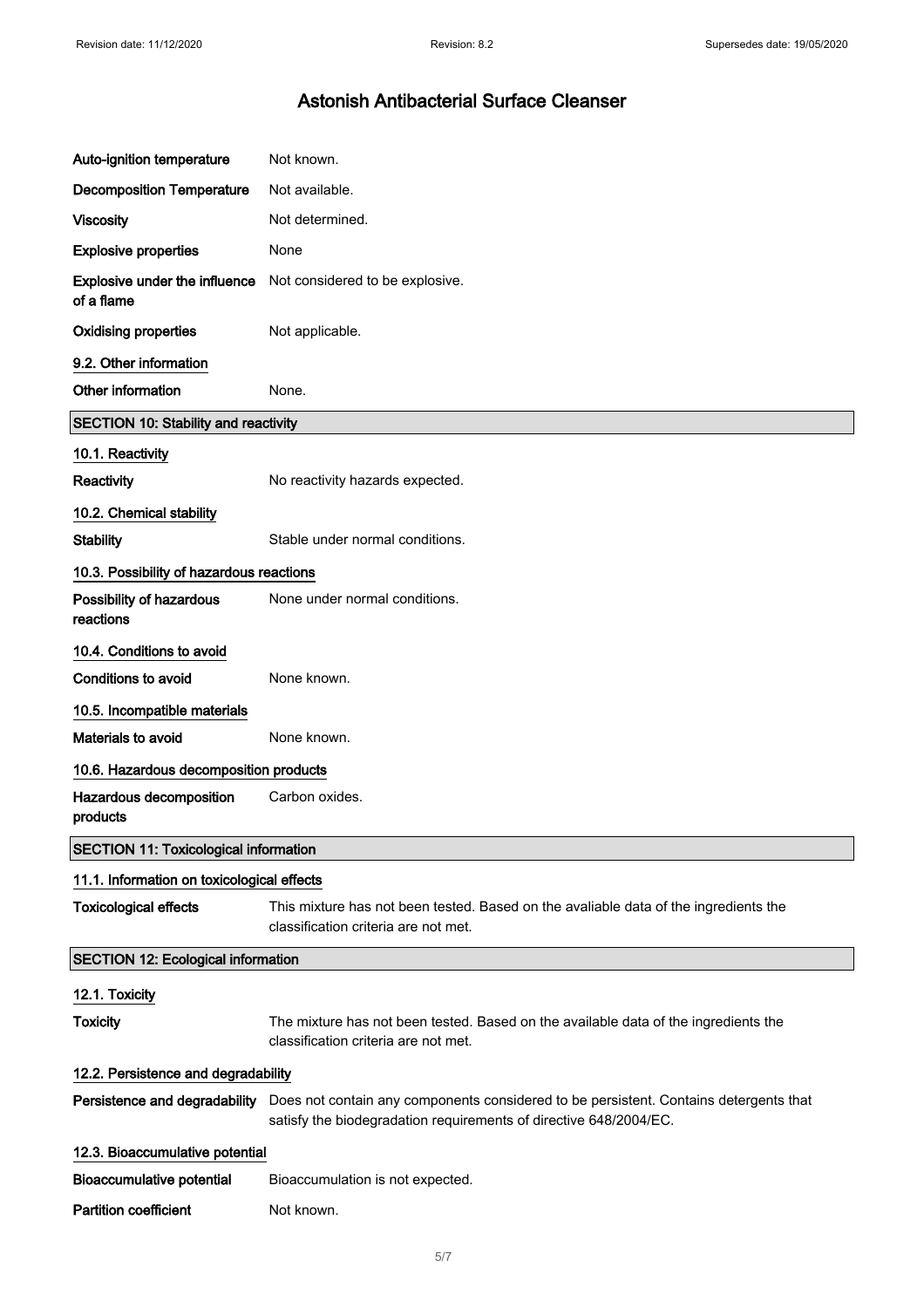### 12.4. Mobility in soil

| <b>IZ.4. MODIILY III SUII</b>                                                                  |                                                                                                                                                                                                                                                                                                                                |
|------------------------------------------------------------------------------------------------|--------------------------------------------------------------------------------------------------------------------------------------------------------------------------------------------------------------------------------------------------------------------------------------------------------------------------------|
| <b>Mobility</b>                                                                                | The components of the mixture are readily absorbed into soil and are mobile in water<br>environment.                                                                                                                                                                                                                           |
| 12.5. Results of PBT and vPvB assessment                                                       |                                                                                                                                                                                                                                                                                                                                |
| Results of PBT and vPvB<br>assessment                                                          | No data available.                                                                                                                                                                                                                                                                                                             |
| 12.6. Other adverse effects                                                                    |                                                                                                                                                                                                                                                                                                                                |
| Other adverse effects                                                                          | Not determined.                                                                                                                                                                                                                                                                                                                |
| <b>SECTION 13: Disposal considerations</b>                                                     |                                                                                                                                                                                                                                                                                                                                |
| 13.1. Waste treatment methods                                                                  |                                                                                                                                                                                                                                                                                                                                |
| <b>General information</b>                                                                     | Dispose of according to local regulations. Avoid disposing into drainage systems and into the<br>environment. Dispose of contaminated packaging in the same way as the product itself. Non-<br>contaminated packages may be recycled.                                                                                          |
| <b>SECTION 14: Transport information</b>                                                       |                                                                                                                                                                                                                                                                                                                                |
| General                                                                                        | Not regulated.                                                                                                                                                                                                                                                                                                                 |
| 14.1. UN number                                                                                |                                                                                                                                                                                                                                                                                                                                |
| Not applicable.                                                                                |                                                                                                                                                                                                                                                                                                                                |
| 14.2. UN proper shipping name                                                                  |                                                                                                                                                                                                                                                                                                                                |
| Not applicable.                                                                                |                                                                                                                                                                                                                                                                                                                                |
| 14.3. Transport hazard class(es)                                                               |                                                                                                                                                                                                                                                                                                                                |
| Not regulated.                                                                                 |                                                                                                                                                                                                                                                                                                                                |
| 14.4. Packing group                                                                            |                                                                                                                                                                                                                                                                                                                                |
| Not applicable.                                                                                |                                                                                                                                                                                                                                                                                                                                |
| 14.5. Environmental hazards                                                                    |                                                                                                                                                                                                                                                                                                                                |
| Environmentally hazardous substance/marine pollutant<br>No.                                    |                                                                                                                                                                                                                                                                                                                                |
| 14.6. Special precautions for user                                                             |                                                                                                                                                                                                                                                                                                                                |
| Not applicable.                                                                                |                                                                                                                                                                                                                                                                                                                                |
|                                                                                                | 14.7. Transport in bulk according to Annex II of MARPOL and the IBC Code                                                                                                                                                                                                                                                       |
| Transport in bulk according to Not applicable.<br>Annex II of MARPOL 73/78<br>and the IBC Code |                                                                                                                                                                                                                                                                                                                                |
| <b>SECTION 15: Regulatory information</b>                                                      |                                                                                                                                                                                                                                                                                                                                |
|                                                                                                | 15.1. Safety, health and environmental regulations/legislation specific for the substance or mixture                                                                                                                                                                                                                           |
| <b>EU</b> legislation                                                                          | This safety data sheet is compliant with EC Regulation 1907/2006 (REACH) as adapted by<br>453/2010, Directive 67/548/EEC and EC Regulation 1272/2008 (CLP).<br>Dangerous Preparations Directive 1999/45/EC.<br>Regulation (EC) No. 648/2004 of the European Parliament and of the Council of 31st March<br>2004 on detergents. |

Biocidal Products Regulation (528/2012/EC)